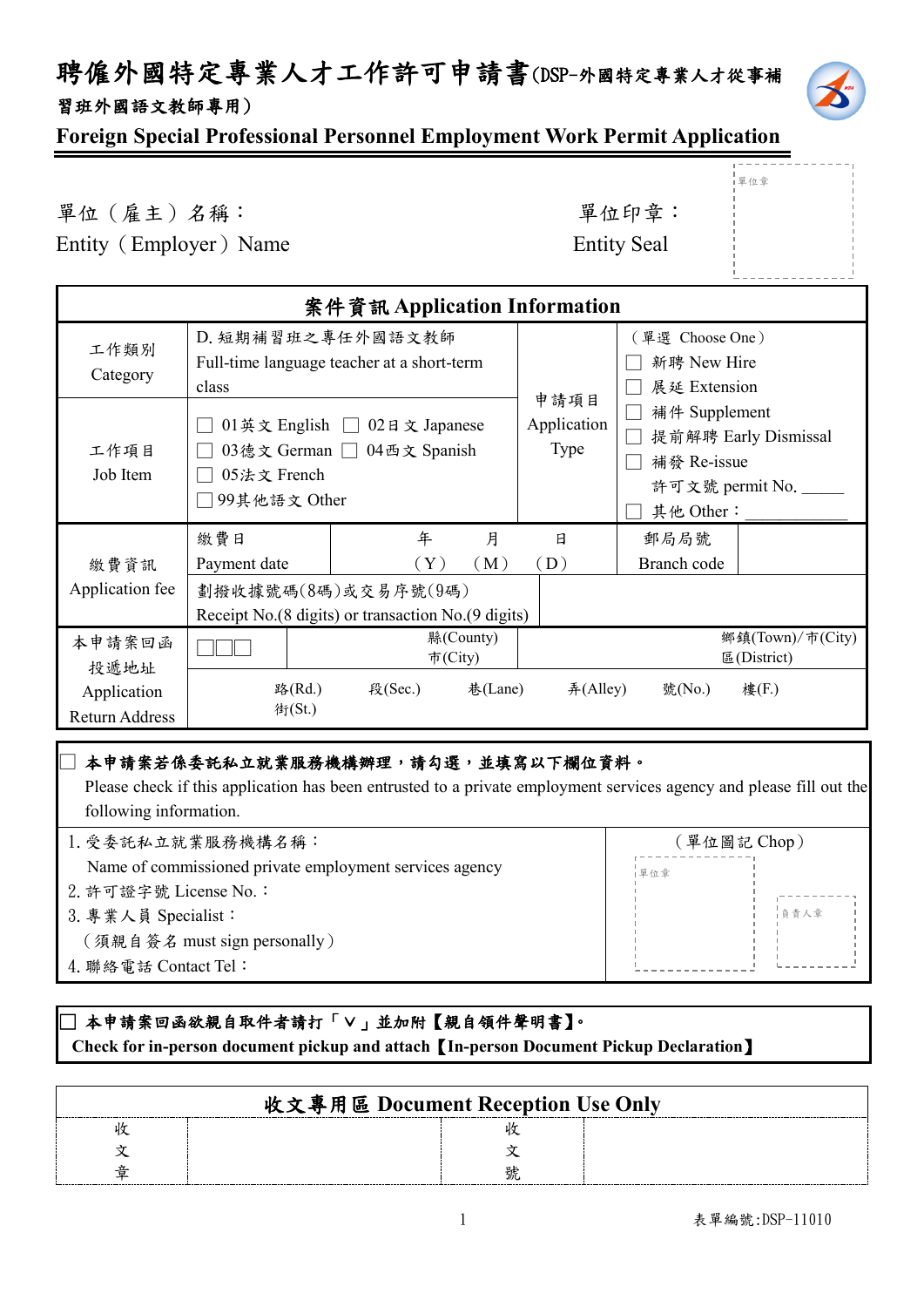## 聘僱外國特定專業人才工作許可申請書(DSP-外國特定專業人才從事補 習班外國語文教師專用)



**Foreign Special Professional Personnel Employment Work Permit Application**

|                                                                                                                                                                               |            | 雇主資訊 Employer Information                                                                                                               |           |                                    |           |      |
|-------------------------------------------------------------------------------------------------------------------------------------------------------------------------------|------------|-----------------------------------------------------------------------------------------------------------------------------------------|-----------|------------------------------------|-----------|------|
| 單位名稱<br><b>Entity Name</b>                                                                                                                                                    |            |                                                                                                                                         |           |                                    |           |      |
| 單位統一編號<br>Entity Tax ID No.                                                                                                                                                   |            |                                                                                                                                         |           | 單位章及負責人章 Seals of Entity and Owner |           |      |
| 負責人<br>Owner                                                                                                                                                                  |            |                                                                                                                                         |           | 單位章                                |           | 負責人章 |
| 行業類別代碼<br><b>Industry Category Code</b>                                                                                                                                       |            | 859 其他教育業                                                                                                                               |           |                                    |           |      |
| 雇主資格<br><b>Employer Qualification</b>                                                                                                                                         |            | □ 依補習及進修教育法立案之短期補習班<br>A short-term class registered for supplementary schooling in accordance with the<br>Supplementary Education Act. |           |                                    |           |      |
|                                                                                                                                                                               | 姓名<br>Name |                                                                                                                                         | 電話<br>Tel |                                    | 傳真<br>Fax |      |
| 連絡人<br>Contact                                                                                                                                                                | 姓名<br>Name |                                                                                                                                         | 電話<br>Tel |                                    | 傳真<br>Fax |      |
|                                                                                                                                                                               | Email:     |                                                                                                                                         |           |                                    |           |      |
| 本案聘僱之具體理由並說明聘僱外國人之正面效益(展延案免填):<br>Specific reasons for this hiring case and explanation of the positive benefits of hiring foreigner (not necessary for<br>hiring extension): |            |                                                                                                                                         |           |                                    |           |      |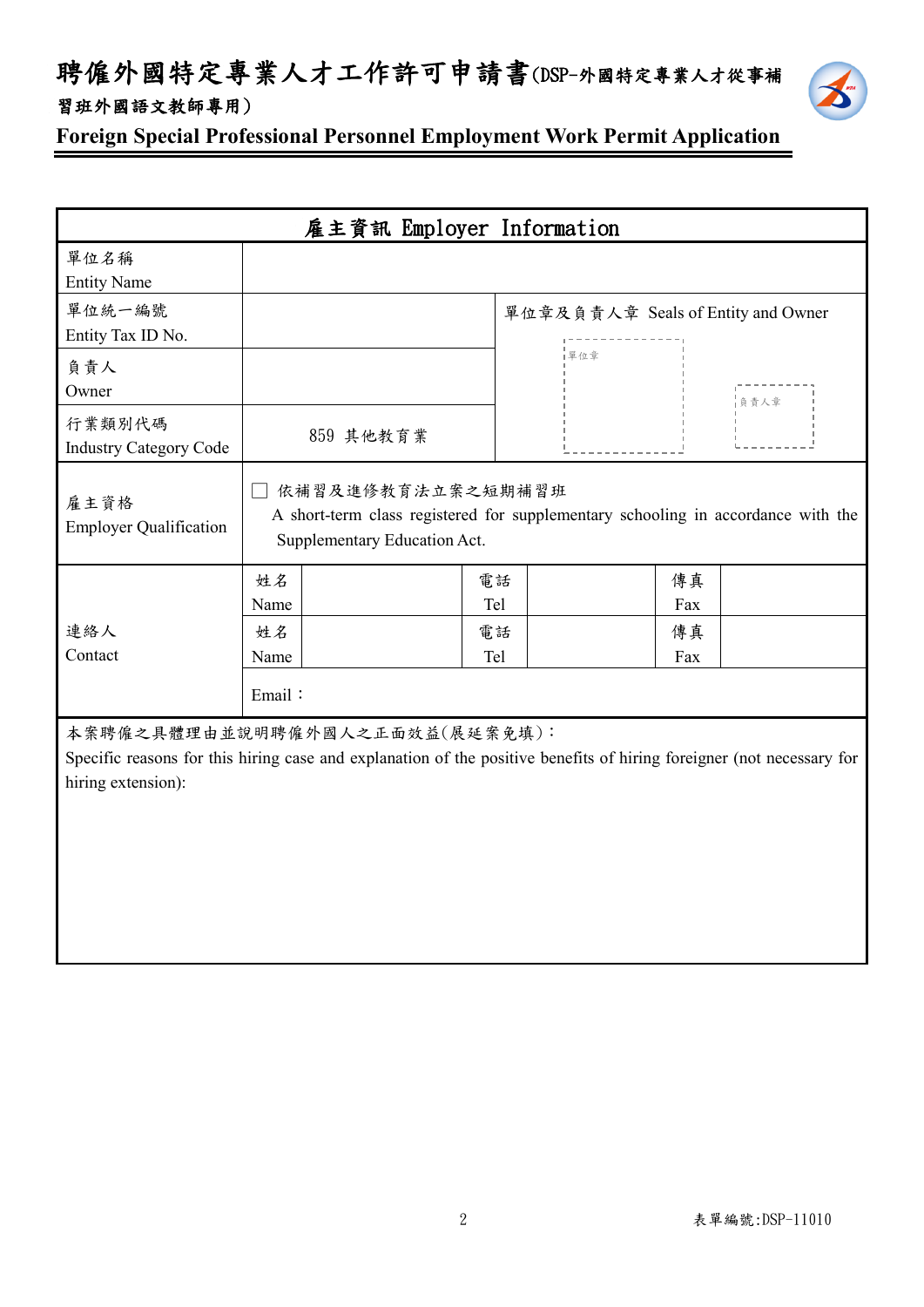# 受聘僱外國人名冊 (DSP-外國特定專業人才從事補習班外國語文教師專用) **Employed Foreign Worker Name List**



|<br>|單位章

單位(雇主)名稱: 第四章: 李位印章: 第一 Entity (Employer) Name Entity Seal

| <b>No.1</b>                                                                                                    |                                                                                                                  |                                                                                      |                             |                                                         |     |                         |  |                |                |
|----------------------------------------------------------------------------------------------------------------|------------------------------------------------------------------------------------------------------------------|--------------------------------------------------------------------------------------|-----------------------------|---------------------------------------------------------|-----|-------------------------|--|----------------|----------------|
|                                                                                                                |                                                                                                                  | Surname                                                                              | 性別                          |                                                         |     | 國籍(或地區)                 |  |                |                |
| 英文姓名                                                                                                           |                                                                                                                  | Gender                                                                               |                             | Nationality (or region)                                 |     |                         |  |                |                |
|                                                                                                                | <b>English Name</b>                                                                                              | Given name                                                                           |                             | 出生日期                                                    |     | 西元 (A.D.)               |  |                |                |
|                                                                                                                |                                                                                                                  |                                                                                      | Birthday                    |                                                         |     | $\text{4}(Y)$           |  | 月 (M)          | $\boxplus$ (D) |
|                                                                                                                | 中文姓名                                                                                                             |                                                                                      |                             |                                                         |     |                         |  |                |                |
| <b>Chinese Name</b>                                                                                            |                                                                                                                  |                                                                                      | 最高學歷                        | 博士 Ph.D □ 碩士 MA<br>$\Box$<br>□ 學士 BA<br>□ 專科 Vocational |     |                         |  |                |                |
| Highest Level of<br>護照號碼<br>Education                                                                          |                                                                                                                  |                                                                                      | 高中(含)以下 High School or less |                                                         |     |                         |  |                |                |
|                                                                                                                | Passport No.                                                                                                     |                                                                                      |                             |                                                         |     |                         |  |                |                |
|                                                                                                                | 申請聘僱期間                                                                                                           | 起 From                                                                               | 迄To                         |                                                         |     |                         |  |                |                |
|                                                                                                                | <b>Employment Period</b>                                                                                         | # (Y)                                                                                | 月 (M)                       | $\boxplus$ (D) ~                                        |     | <b>月</b> (M)<br>年 $(Y)$ |  | $\boxplus$ (D) |                |
|                                                                                                                | 每週教學時數                                                                                                           |                                                                                      | 職業類別代碼                      |                                                         |     | 每月薪資                    |  | 新臺幣 NT\$       |                |
|                                                                                                                | Number of hours                                                                                                  |                                                                                      |                             | <b>Occupation Category</b>                              | 239 | Monthly                 |  |                |                |
|                                                                                                                | teaching per week                                                                                                |                                                                                      |                             | Code                                                    |     | Salary                  |  |                |                |
|                                                                                                                | 工作內容                                                                                                             |                                                                                      |                             | 工作地址                                                    |     |                         |  |                |                |
| <b>Job Description</b><br><b>Working Address</b>                                                               |                                                                                                                  |                                                                                      |                             |                                                         |     |                         |  |                |                |
| 具備外國特定專業人才資格 Foreign specialist personnel with special expertise                                               |                                                                                                                  |                                                                                      |                             |                                                         |     |                         |  |                |                |
| 科技領域 (符合科技部公告第 點資格)<br>Meet the requirement of Science & Technology expertise announced by Ministry of Science |                                                                                                                  |                                                                                      |                             |                                                         |     |                         |  |                |                |
|                                                                                                                | 經濟領域 (符合經濟部公告第 點資格)                                                                                              |                                                                                      |                             |                                                         |     |                         |  |                |                |
|                                                                                                                |                                                                                                                  | Meet the requirement of Economic expertise announced by Ministry of Economic Affairs |                             |                                                         |     |                         |  |                |                |
|                                                                                                                |                                                                                                                  | 教育領域 (符合教育部公告第 點資格)                                                                  |                             |                                                         |     |                         |  |                |                |
|                                                                                                                |                                                                                                                  | Meet the requirement of Education expertise announced by Ministry of Education       |                             |                                                         |     |                         |  |                |                |
|                                                                                                                |                                                                                                                  | 文化、藝術領域(符合文化部公告第___點第___項資格)                                                         |                             |                                                         |     |                         |  |                |                |
| 請單選                                                                                                            |                                                                                                                  | Meet the requirement of Culture & Arts expertise announced by Ministry of Culture    |                             |                                                         |     |                         |  |                |                |
| Choose                                                                                                         |                                                                                                                  | 體育領域(符合教育部公告第 點第 項資格)                                                                |                             |                                                         |     |                         |  |                |                |
| one                                                                                                            |                                                                                                                  | Meet the requirement of Sport expertise announced by Ministry of Education           |                             |                                                         |     |                         |  |                |                |
|                                                                                                                | 金融領域 (符合金管會公告第 點資格)                                                                                              |                                                                                      |                             |                                                         |     |                         |  |                |                |
|                                                                                                                | Meet the requirement of Financial expertise announced by Financial Supervisory Commission                        |                                                                                      |                             |                                                         |     |                         |  |                |                |
|                                                                                                                | 法律領域 (符合法務部公告為我國律師或外國法事務律師及第__點資格)<br>Meet the requirement of Law expertise announced by Ministry of Justice     |                                                                                      |                             |                                                         |     |                         |  |                |                |
|                                                                                                                |                                                                                                                  |                                                                                      |                             |                                                         |     |                         |  |                |                |
|                                                                                                                | 建築設計領域 (符合內政部公告全部資格)<br>Meet all the requirement of Architecture expertise announced by Ministry of the Interior |                                                                                      |                             |                                                         |     |                         |  |                |                |
|                                                                                                                |                                                                                                                  | 國防領域(符合國防部公告第 點資格)                                                                   |                             |                                                         |     |                         |  |                |                |
|                                                                                                                | Meet the requirement of National Defense expertise announced by Ministry of National Defense.                    |                                                                                      |                             |                                                         |     |                         |  |                |                |
| 備註 Note                                                                                                        |                                                                                                                  |                                                                                      |                             |                                                         |     |                         |  |                |                |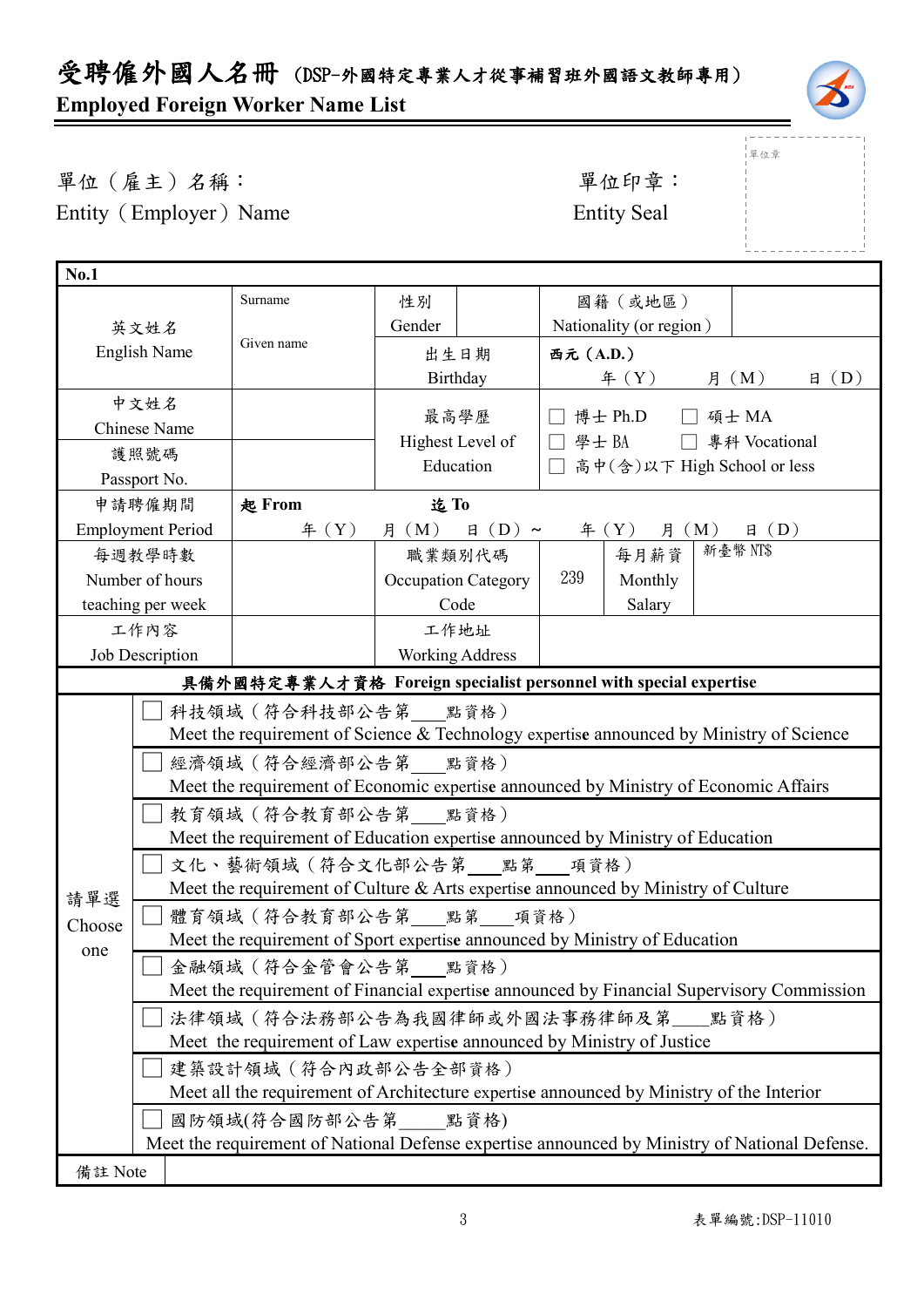

」<br>」單位章

單位(雇主)名稱: 第六章: 李仁平 李 雷位印章:

Entity (Employer) Name Entity Seal

| No.2                                      |                                                                                                                                                                                                                                                                                                                                                                                                                                                                                                                                                                                                                                                                                                                                                                                                                                                                                                                                                    |                                      |                            |                               |                         |         |                |  |
|-------------------------------------------|----------------------------------------------------------------------------------------------------------------------------------------------------------------------------------------------------------------------------------------------------------------------------------------------------------------------------------------------------------------------------------------------------------------------------------------------------------------------------------------------------------------------------------------------------------------------------------------------------------------------------------------------------------------------------------------------------------------------------------------------------------------------------------------------------------------------------------------------------------------------------------------------------------------------------------------------------|--------------------------------------|----------------------------|-------------------------------|-------------------------|---------|----------------|--|
| Surname                                   |                                                                                                                                                                                                                                                                                                                                                                                                                                                                                                                                                                                                                                                                                                                                                                                                                                                                                                                                                    | 性別                                   |                            | 國籍(或地區)                       |                         |         |                |  |
| 英文姓名                                      |                                                                                                                                                                                                                                                                                                                                                                                                                                                                                                                                                                                                                                                                                                                                                                                                                                                                                                                                                    | Gender                               |                            |                               | Nationality (or region) |         |                |  |
| <b>English Name</b>                       | Given name                                                                                                                                                                                                                                                                                                                                                                                                                                                                                                                                                                                                                                                                                                                                                                                                                                                                                                                                         |                                      | 出生日期                       |                               | 西元 (A.D.)               |         |                |  |
|                                           |                                                                                                                                                                                                                                                                                                                                                                                                                                                                                                                                                                                                                                                                                                                                                                                                                                                                                                                                                    | Birthday                             |                            |                               | 年 $(Y)$                 | 月 $(M)$ | $\boxplus$ (D) |  |
| 中文姓名                                      |                                                                                                                                                                                                                                                                                                                                                                                                                                                                                                                                                                                                                                                                                                                                                                                                                                                                                                                                                    |                                      |                            |                               |                         |         |                |  |
| Chinese Name                              |                                                                                                                                                                                                                                                                                                                                                                                                                                                                                                                                                                                                                                                                                                                                                                                                                                                                                                                                                    | 最高學歷                                 |                            | □ 博士 Ph.D □ 碩士 MA             |                         |         |                |  |
| 護照號碼                                      |                                                                                                                                                                                                                                                                                                                                                                                                                                                                                                                                                                                                                                                                                                                                                                                                                                                                                                                                                    | Highest Level of<br>Education<br>迄To |                            | □ 學士 BA □ 專科 Vocational       |                         |         |                |  |
| Passport No.                              |                                                                                                                                                                                                                                                                                                                                                                                                                                                                                                                                                                                                                                                                                                                                                                                                                                                                                                                                                    |                                      |                            | □ 高中(含)以下 High School or less |                         |         |                |  |
| 申請聘僱期間                                    | 起 From                                                                                                                                                                                                                                                                                                                                                                                                                                                                                                                                                                                                                                                                                                                                                                                                                                                                                                                                             |                                      |                            |                               |                         |         |                |  |
| <b>Employment Period</b>                  | 年 $(Y)$                                                                                                                                                                                                                                                                                                                                                                                                                                                                                                                                                                                                                                                                                                                                                                                                                                                                                                                                            | 月 (M)                                | $\boxplus$ (D) ~           |                               | 年 (Y) 月 (M)             |         | $\boxplus$ (D) |  |
| 每週教學時數                                    |                                                                                                                                                                                                                                                                                                                                                                                                                                                                                                                                                                                                                                                                                                                                                                                                                                                                                                                                                    |                                      | 職業類別代碼                     |                               | 每月薪資                    | 新臺幣 NTS |                |  |
| Number of hours                           |                                                                                                                                                                                                                                                                                                                                                                                                                                                                                                                                                                                                                                                                                                                                                                                                                                                                                                                                                    |                                      | <b>Occupation Category</b> | 239                           | Monthly                 |         |                |  |
| teaching per week                         |                                                                                                                                                                                                                                                                                                                                                                                                                                                                                                                                                                                                                                                                                                                                                                                                                                                                                                                                                    |                                      | Code                       |                               | Salary                  |         |                |  |
| 工作內容<br>工作地址                              |                                                                                                                                                                                                                                                                                                                                                                                                                                                                                                                                                                                                                                                                                                                                                                                                                                                                                                                                                    |                                      |                            |                               |                         |         |                |  |
| <b>Working Address</b><br>Job Description |                                                                                                                                                                                                                                                                                                                                                                                                                                                                                                                                                                                                                                                                                                                                                                                                                                                                                                                                                    |                                      |                            |                               |                         |         |                |  |
|                                           | 具備外國特定專業人才資格 Foreign specialist personnel with special expertise                                                                                                                                                                                                                                                                                                                                                                                                                                                                                                                                                                                                                                                                                                                                                                                                                                                                                   |                                      |                            |                               |                         |         |                |  |
| 請單選<br>Choose<br>one                      | 科技領域 (符合科技部公告第 __ 點資格)<br>Meet the requirement of Science & Technology expertise announced by Ministry of Science<br>經濟領域 (符合經濟部公告第 點資格)<br>Meet the requirement of Economic expertise announced by Ministry of Economic Affairs<br>教育領域 (符合教育部公告第 點資格)<br>Meet the requirement of Education expertise announced by Ministry of Education<br>文化、藝術領域 (符合文化部公告第 點第 項資格)<br>Meet the requirement of Culture & Arts expertise announced by Ministry of Culture<br>體育領域(符合教育部公告第 點第 項資格)<br>Meet the requirement of Sport expertise announced by Ministry of Education<br>金融領域 (符合金管會公告第 點資格)<br>Meet the requirement of Financial expertise announced by Financial Supervisory Commission<br>法律領域 (符合法務部公告為我國律師或外國法事務律師及第 點資格)<br>Meet the requirement of Law expertise announced by Ministry of Justice<br>建築設計領域 (符合內政部公告全部資格)<br>Meet all the requirement of Architecture expertise announced by Ministry of the Interior<br>國防領域(符合國防部公告第____點資格) |                                      |                            |                               |                         |         |                |  |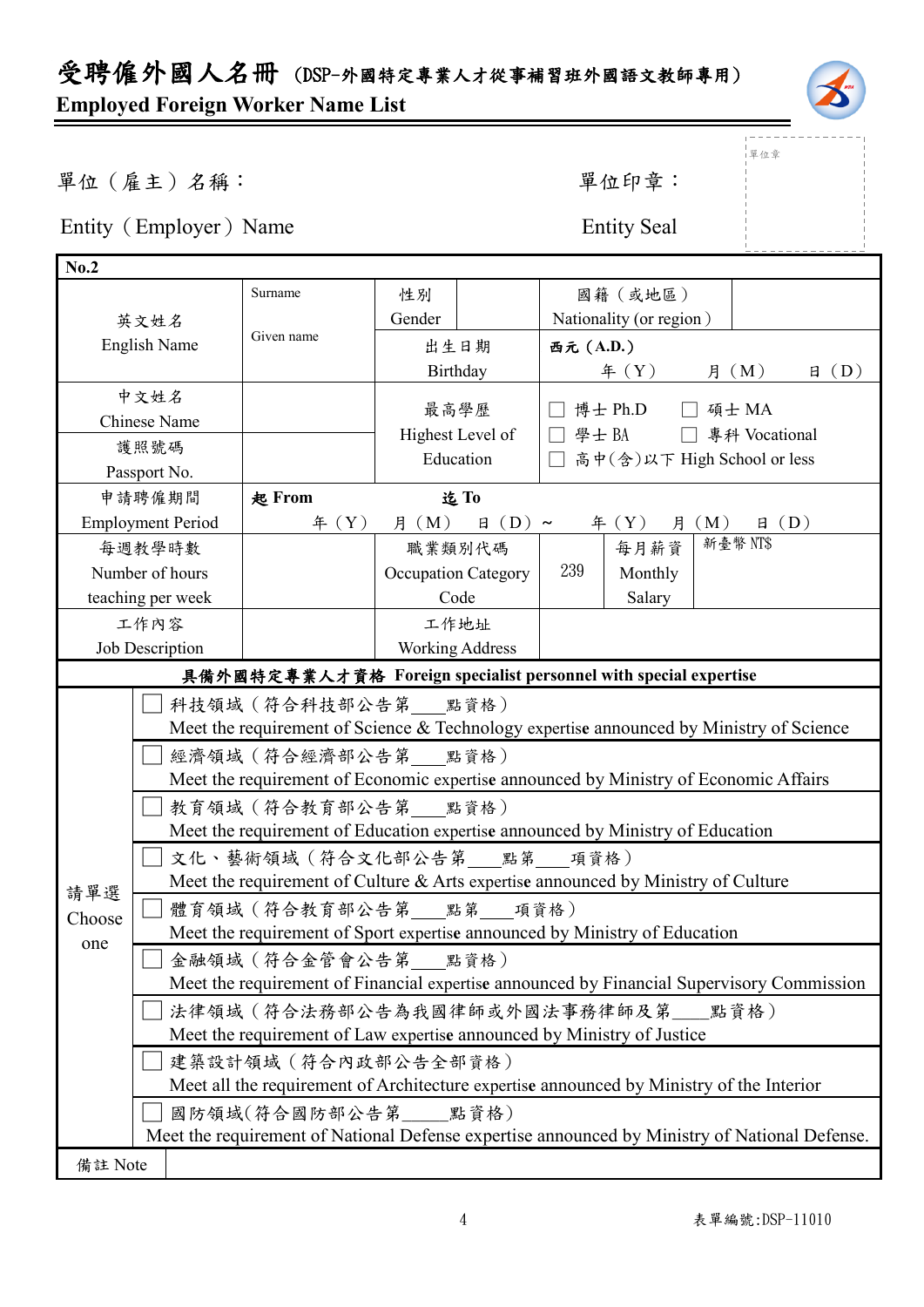## 填表及書面送件須知 (DSP-外國特定專業人才從事補習班外國語文教師專用) **Guidance Notes**



|                                     | 申請書 Application Form                                                                                                                                                      |  |  |  |
|-------------------------------------|---------------------------------------------------------------------------------------------------------------------------------------------------------------------------|--|--|--|
| 欄位 Field                            | 填寫方式及說明 Guidance                                                                                                                                                          |  |  |  |
| 單位(雇主)名稱                            | 請填寫單位中文全名。                                                                                                                                                                |  |  |  |
| <b>Entity Name</b>                  | Please enter full entity name in Chinese.                                                                                                                                 |  |  |  |
| 申請項目                                | 若係申請資料異動,請勾選「其他」,並填寫異動事由。                                                                                                                                                 |  |  |  |
| <b>Application Type</b>             | If you apply for changing information, please tick "other" and include the reason.                                                                                        |  |  |  |
| 繳費資訊                                | 郵局收據編號 (8碼)<br>存款金額<br>104/06/11 12:01:22<br>0002660<br>Receipt No.(8 digits)<br>003110 1A6 359779<br>他人不扣手續靈<br>繳費日期 Payment date<br>郵局局號 Branch code<br>電腦記錄            |  |  |  |
| Application fee                     | 郵局局號 Branch code<br>交易序號 transaction No.                                                                                                                                  |  |  |  |
|                                     | E-8103097<br>經辦局章戳<br>郵政劃撥儲金存款收據<br><b>七門郵局(901支)</b><br>繳費日期 Payment<br>$000100 - 6$<br>局號<br>帳號<br>19058848<br>收<br>款<br>104.07.01<br>勞動部勞動力發展署聘僱許可收費專戶<br>(請以雇主名義自行填寫) |  |  |  |
| 負責人                                 | 請填寫單位負責人(代表人)之姓名。                                                                                                                                                         |  |  |  |
| Owner                               | Please enter the name of the owner.                                                                                                                                       |  |  |  |
| 單位統一編號<br>Entity Tax ID No.         | 若係首次提出申請,請檢附統一編號編配證明。<br>For those employers that submit application for the first time, allocation notice of unified<br>business number shall be attached                |  |  |  |
|                                     | 受聘僱外國人名冊 Employed Foreign Worker Name List                                                                                                                                |  |  |  |
| 欄位 Field                            | 填寫方式及說明 Guidance                                                                                                                                                          |  |  |  |
| 工作內容                                | 請具體描述外國人所擔任職務之工作內容。                                                                                                                                                       |  |  |  |
| Job Description                     | Please describe specifically the tasks or duties of the position.                                                                                                         |  |  |  |
| 工作地址                                | 外國人工作地址應與補習班立案證書所載地址相同。                                                                                                                                                   |  |  |  |
| <b>Working Address</b>              | The working address should be the same as the registered address of the entity (employer).                                                                                |  |  |  |
| 具備外國特定專                             | 請至「外國專業人才延攬及僱用法資訊專頁」查詢各部會公告資格。                                                                                                                                            |  |  |  |
| 業人才資格                               | To check the requirement announced by Ministrys, look it up at the website of "Act for the                                                                                |  |  |  |
| Foreign specialist                  | Recruitment and Employment of Foreign Professionals"                                                                                                                      |  |  |  |
| personnel with<br>special expertise | 網址(website): https://foreigntalentact.ndc.gov.tw                                                                                                                          |  |  |  |
|                                     |                                                                                                                                                                           |  |  |  |
| 其他注意事項 Others                       |                                                                                                                                                                           |  |  |  |
|                                     | 1. 網路傳輸方式申請:使用「外國專業人員工作許可申辦網」線上申辦方式辦理。<br>2. 書面送件方式申請:                                                                                                                    |  |  |  |
| 申請方式                                | (1)由專人送至機關收件櫃台辦理。                                                                                                                                                         |  |  |  |
| Methods of                          | (2)利用掛號郵寄申請,郵寄地址:100臺北市中正區中華路一段39號10樓,收件人註                                                                                                                                |  |  |  |
| application                         | 明:勞動力發展署(申請聘僱外國專業人員)收。                                                                                                                                                    |  |  |  |
|                                     | (3)相關申請書表可至「外國人在臺工作服務網」>「申請表件」下載,或至機關收件<br>櫃台索取。                                                                                                                          |  |  |  |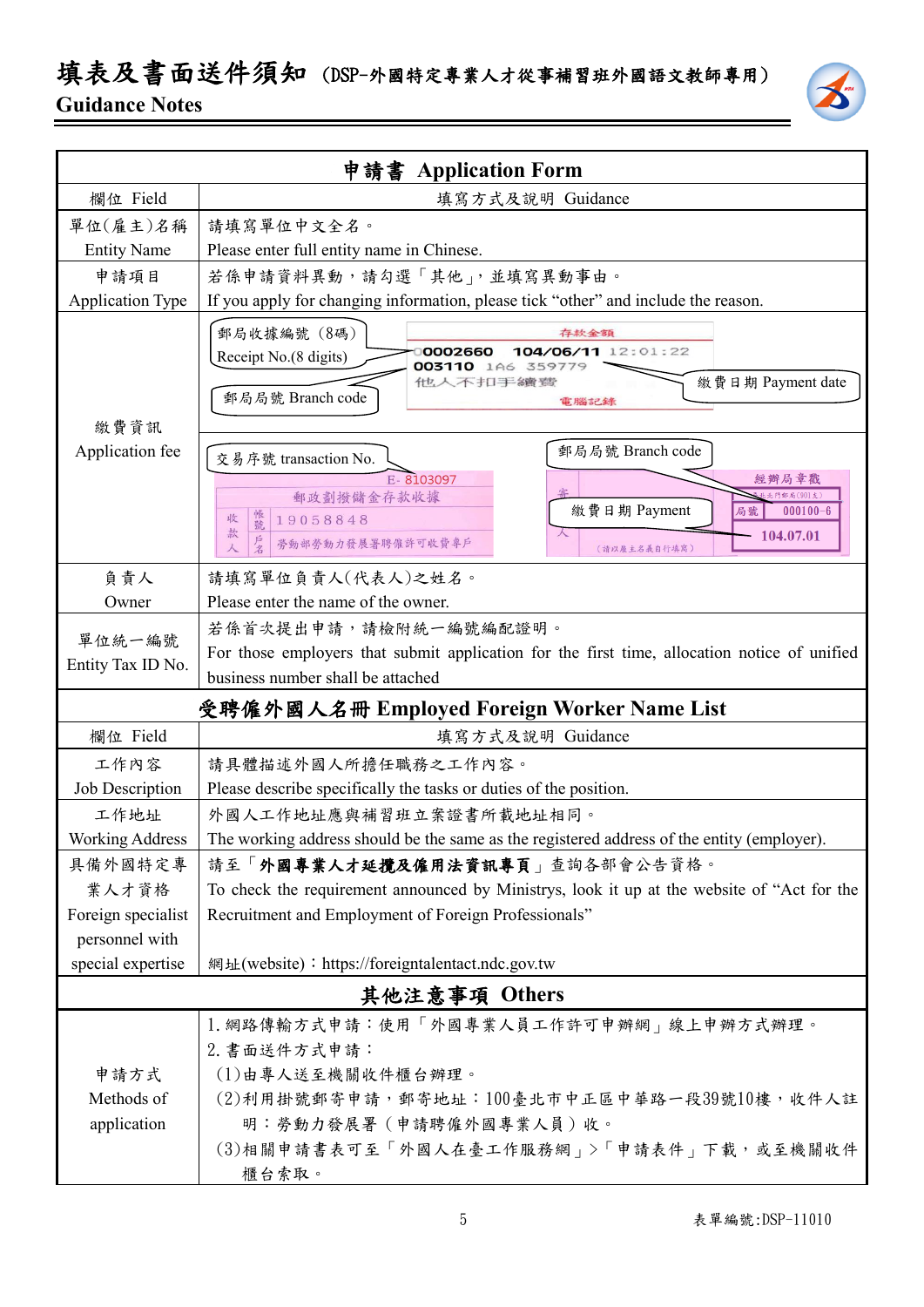| 1. Application via internet: Please use the on-line application function in Work Permit<br>Application Webpage for Foreign Professional, the address: https://ezwp.wda.gov.tw/.<br>2. Application via written correspondences:<br>i. Personally delivered Application to Reception Counter No. 6 for processing.<br>ii Mail application via registered mail.<br>iii. Related application forms can be downloaded from EZ Work Taiwan > Application Forms<br>or obtained from the agency Reception Counter.<br>3. Application can be completed personally or entrusted to a private employment service agency.<br>1. 網路傳輸方式申請:若資料齊全,且雇主及外國人均符合所訂定的資格及條件,自本<br>部系統收件次日起7個工作日。<br>2. 書面送件方式申請:若資料齊全,且雇主及外國人均符合所訂定的資格及條件,自本<br>部收受案件次日起12個工作日。<br>1. Application submitted online<br>申辦作業時間<br>7 working days (counting from the next day when the application has been received),<br>Application<br>given that all the documents are complete and both the employer and employee have |
|------------------------------------------------------------------------------------------------------------------------------------------------------------------------------------------------------------------------------------------------------------------------------------------------------------------------------------------------------------------------------------------------------------------------------------------------------------------------------------------------------------------------------------------------------------------------------------------------------------------------------------------------------------------------------------------------------------------------------------------------------------------------------------------------------------------------------------------------------------------------------------------------------------------------------------------------------------------------------------|
|                                                                                                                                                                                                                                                                                                                                                                                                                                                                                                                                                                                                                                                                                                                                                                                                                                                                                                                                                                                    |
|                                                                                                                                                                                                                                                                                                                                                                                                                                                                                                                                                                                                                                                                                                                                                                                                                                                                                                                                                                                    |
|                                                                                                                                                                                                                                                                                                                                                                                                                                                                                                                                                                                                                                                                                                                                                                                                                                                                                                                                                                                    |
|                                                                                                                                                                                                                                                                                                                                                                                                                                                                                                                                                                                                                                                                                                                                                                                                                                                                                                                                                                                    |
|                                                                                                                                                                                                                                                                                                                                                                                                                                                                                                                                                                                                                                                                                                                                                                                                                                                                                                                                                                                    |
|                                                                                                                                                                                                                                                                                                                                                                                                                                                                                                                                                                                                                                                                                                                                                                                                                                                                                                                                                                                    |
|                                                                                                                                                                                                                                                                                                                                                                                                                                                                                                                                                                                                                                                                                                                                                                                                                                                                                                                                                                                    |
|                                                                                                                                                                                                                                                                                                                                                                                                                                                                                                                                                                                                                                                                                                                                                                                                                                                                                                                                                                                    |
|                                                                                                                                                                                                                                                                                                                                                                                                                                                                                                                                                                                                                                                                                                                                                                                                                                                                                                                                                                                    |
|                                                                                                                                                                                                                                                                                                                                                                                                                                                                                                                                                                                                                                                                                                                                                                                                                                                                                                                                                                                    |
|                                                                                                                                                                                                                                                                                                                                                                                                                                                                                                                                                                                                                                                                                                                                                                                                                                                                                                                                                                                    |
|                                                                                                                                                                                                                                                                                                                                                                                                                                                                                                                                                                                                                                                                                                                                                                                                                                                                                                                                                                                    |
|                                                                                                                                                                                                                                                                                                                                                                                                                                                                                                                                                                                                                                                                                                                                                                                                                                                                                                                                                                                    |
|                                                                                                                                                                                                                                                                                                                                                                                                                                                                                                                                                                                                                                                                                                                                                                                                                                                                                                                                                                                    |
| processing time                                                                                                                                                                                                                                                                                                                                                                                                                                                                                                                                                                                                                                                                                                                                                                                                                                                                                                                                                                    |
| met the criteria.                                                                                                                                                                                                                                                                                                                                                                                                                                                                                                                                                                                                                                                                                                                                                                                                                                                                                                                                                                  |
| 2. Application submitted in person                                                                                                                                                                                                                                                                                                                                                                                                                                                                                                                                                                                                                                                                                                                                                                                                                                                                                                                                                 |
| 12 working days (counting from the next day when the application has been received),                                                                                                                                                                                                                                                                                                                                                                                                                                                                                                                                                                                                                                                                                                                                                                                                                                                                                               |
| given that all the documents are complete and both the employer and employee have                                                                                                                                                                                                                                                                                                                                                                                                                                                                                                                                                                                                                                                                                                                                                                                                                                                                                                  |
| met the criteria                                                                                                                                                                                                                                                                                                                                                                                                                                                                                                                                                                                                                                                                                                                                                                                                                                                                                                                                                                   |
| (新聘及展延每案新臺幣500元;補發每案新臺幣100元)                                                                                                                                                                                                                                                                                                                                                                                                                                                                                                                                                                                                                                                                                                                                                                                                                                                                                                                                                       |
| 1. 利用郵政劃撥。劃撥戶名: 勞動部勞動力發展署聘僱許可收費專戶, 劃撥帳號:                                                                                                                                                                                                                                                                                                                                                                                                                                                                                                                                                                                                                                                                                                                                                                                                                                                                                                                                           |
| 19058848<br>審查費繳交                                                                                                                                                                                                                                                                                                                                                                                                                                                                                                                                                                                                                                                                                                                                                                                                                                                                                                                                                                  |
| 2. 至機關收件櫃台現場繳交。<br>Examination                                                                                                                                                                                                                                                                                                                                                                                                                                                                                                                                                                                                                                                                                                                                                                                                                                                                                                                                                     |
| (New hire and Extension NT \$500 per case; Re-issue NT \$100 per case)<br>fee payment                                                                                                                                                                                                                                                                                                                                                                                                                                                                                                                                                                                                                                                                                                                                                                                                                                                                                              |
| 1. Via postal remittance, Account name: Work Permit Account of Workforce Development Agency, Account                                                                                                                                                                                                                                                                                                                                                                                                                                                                                                                                                                                                                                                                                                                                                                                                                                                                               |
| No.: 19058848).                                                                                                                                                                                                                                                                                                                                                                                                                                                                                                                                                                                                                                                                                                                                                                                                                                                                                                                                                                    |
| 2. Payment to the Reception Counter.                                                                                                                                                                                                                                                                                                                                                                                                                                                                                                                                                                                                                                                                                                                                                                                                                                                                                                                                               |
| 1. 請至「外國人在臺工作服務網」>「外國專業人才延攬及僱用法」查詢。                                                                                                                                                                                                                                                                                                                                                                                                                                                                                                                                                                                                                                                                                                                                                                                                                                                                                                                                                |
| 2. 書面送件所附相關資料係為影本者,應加註「與正本相符」之文字,並加蓋申請單位                                                                                                                                                                                                                                                                                                                                                                                                                                                                                                                                                                                                                                                                                                                                                                                                                                                                                                                                           |
| 及負責人印章。<br>應備文件                                                                                                                                                                                                                                                                                                                                                                                                                                                                                                                                                                                                                                                                                                                                                                                                                                                                                                                                                                    |
| 1. Look it up at the website of EZ Work Taiwan > Foreign Professionals to Work in Taiwan.<br>Documents                                                                                                                                                                                                                                                                                                                                                                                                                                                                                                                                                                                                                                                                                                                                                                                                                                                                             |
| 2. If you apply for the use of written submittals, information and certification documents are<br>required                                                                                                                                                                                                                                                                                                                                                                                                                                                                                                                                                                                                                                                                                                                                                                                                                                                                         |
| copies, they should be marked with the words: "same as originals" and stamped with the seal                                                                                                                                                                                                                                                                                                                                                                                                                                                                                                                                                                                                                                                                                                                                                                                                                                                                                        |
| of applicant entity and owner.                                                                                                                                                                                                                                                                                                                                                                                                                                                                                                                                                                                                                                                                                                                                                                                                                                                                                                                                                     |
| 1. 如要親自取件,須填具「親自領件聲明書」並指派專人至機關收件櫃台送件申請。<br>2. 於案件核准後,請憑收件(親取)回條並黏貼取件人身分證(護照或居留證)正、反面影                                                                                                                                                                                                                                                                                                                                                                                                                                                                                                                                                                                                                                                                                                                                                                                                                                                                                              |
| 本親自領取,倘於指定期限內未親自領取者機關將以掛號寄出。                                                                                                                                                                                                                                                                                                                                                                                                                                                                                                                                                                                                                                                                                                                                                                                                                                                                                                                                                       |
| 親自取件<br>1. If you wishes to pick-up documents in-person, "In-person Document Pick-up Declaration"<br>In-person                                                                                                                                                                                                                                                                                                                                                                                                                                                                                                                                                                                                                                                                                                                                                                                                                                                                     |
| Document<br>must be filled-out, and you should submit application to the agency Reception Counter.                                                                                                                                                                                                                                                                                                                                                                                                                                                                                                                                                                                                                                                                                                                                                                                                                                                                                 |
| Pickup<br>2. After application approval, a copy of ID (passport or ARC) and pick-up documents in-person                                                                                                                                                                                                                                                                                                                                                                                                                                                                                                                                                                                                                                                                                                                                                                                                                                                                            |
| with a receipt slip shall be attached. If documents have not been picked-up within the specified                                                                                                                                                                                                                                                                                                                                                                                                                                                                                                                                                                                                                                                                                                                                                                                                                                                                                   |
| time limit, agency will mail out documents via registered mail.                                                                                                                                                                                                                                                                                                                                                                                                                                                                                                                                                                                                                                                                                                                                                                                                                                                                                                                    |
| 請至「外國人在臺工作服務網」>「申請進度查詢」進行查詢。<br>申辦進度查詢                                                                                                                                                                                                                                                                                                                                                                                                                                                                                                                                                                                                                                                                                                                                                                                                                                                                                                                                             |
| Application status<br>You can check the status at the website of EZ Work Taiwan > Application Status.                                                                                                                                                                                                                                                                                                                                                                                                                                                                                                                                                                                                                                                                                                                                                                                                                                                                              |